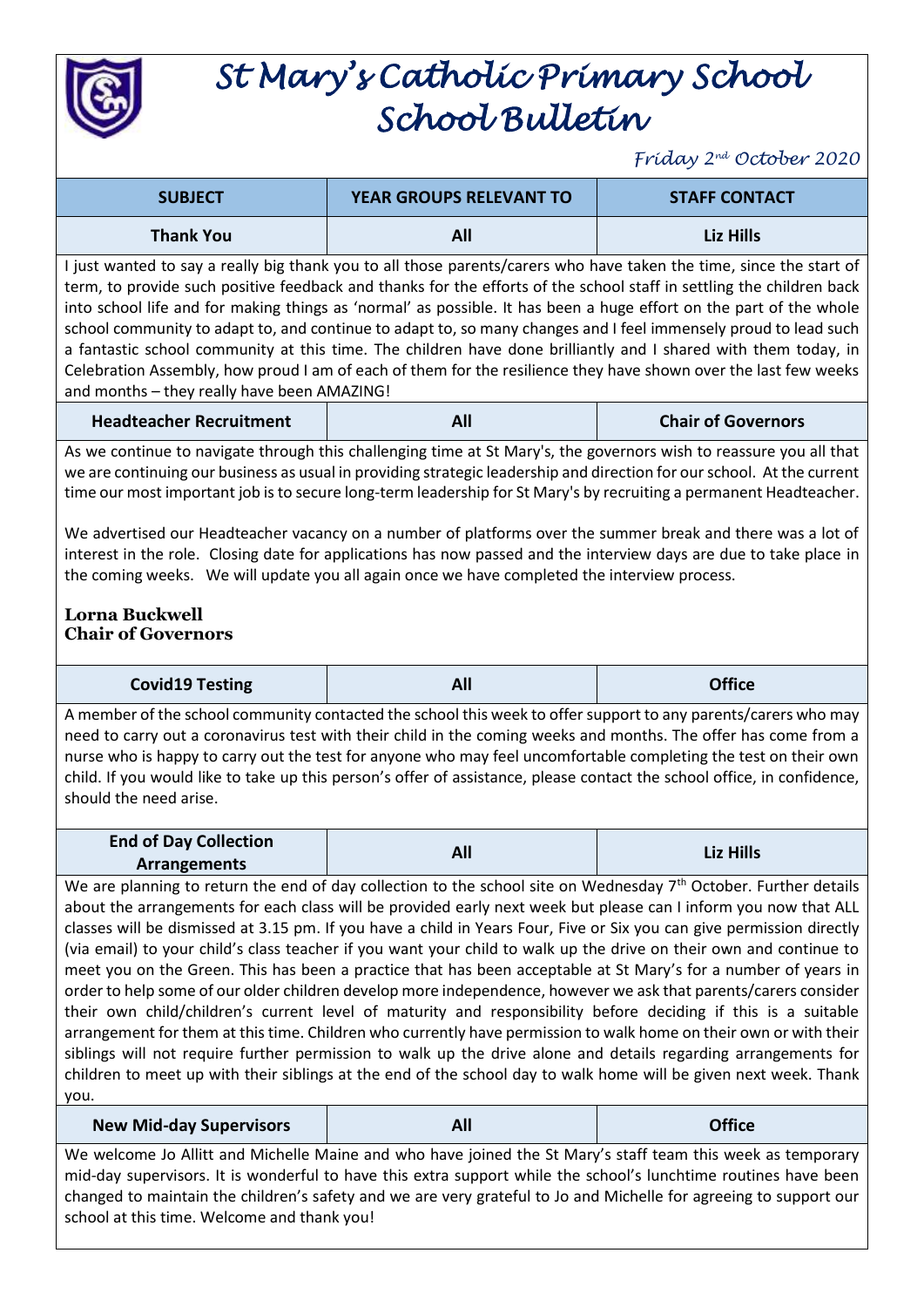| <b>Secondary School Choices</b>                                                                                                                                                                                                                                                                                                                                                                                                                                                                                                                                                                                                                                                                                                                                                                                                                                                                                                                                                                                                                                     | <b>Year 5/6</b> | <b>Office</b>    |  |
|---------------------------------------------------------------------------------------------------------------------------------------------------------------------------------------------------------------------------------------------------------------------------------------------------------------------------------------------------------------------------------------------------------------------------------------------------------------------------------------------------------------------------------------------------------------------------------------------------------------------------------------------------------------------------------------------------------------------------------------------------------------------------------------------------------------------------------------------------------------------------------------------------------------------------------------------------------------------------------------------------------------------------------------------------------------------|-----------------|------------------|--|
| A reminder that if your child is in Year 5 or 6, you have been invited by Beacon Academy to join the virtual open<br>mornings being held at 9.30 am each day next week. You need to book a place for your child, who is permitted to<br>take time off school to join in the on-line event from home. To register follow this link:<br>http://www.beacon-academy.org/web/join-us/open-days.php                                                                                                                                                                                                                                                                                                                                                                                                                                                                                                                                                                                                                                                                       |                 |                  |  |
| Please ensure that you inform the school office if you are attending any day and please come in to school as soon<br>as the event has ended.<br>At St Gregory's they are preparing a Virtual Open Event for prospective parents and students, to provide them with<br>a variety of resources to look at, watch and read in their own time. This will be available from 12 October via their<br>website, www.sgschool.org.uk. We have a supply of St Gregory's printed prospectus books. If you would like a<br>copy please email the office and we will arrange for one to be sent home.<br>If you are in Year 6, please ensure that you apply for your school place by the deadline of the 31 <sup>st</sup> October 2020.                                                                                                                                                                                                                                                                                                                                          |                 |                  |  |
| <b>Considerate Parking</b>                                                                                                                                                                                                                                                                                                                                                                                                                                                                                                                                                                                                                                                                                                                                                                                                                                                                                                                                                                                                                                          | All             | <b>Office</b>    |  |
| Unfortunately, we have received a complaint from a resident of Pollington Place; a private drive very close to the<br>school drive. The resident has informed the school that parents are blocking the drive by parking across the corners<br>of the drive and are also parking in the private driveway itself, which is not permitted. The inconsiderate parking is<br>making it dangerous for the residents to pull out on to Queens Road and near misses were reported where vision<br>had been restricted by cars parked on the corners of the drive or partially across it. Please do not park in Pollington<br>Place and please do not park on the corners of the drive. The resident has stated that they will report cars parked<br>illegally to Operation Crackdown. Please can we ask parents/carers to park considerately at all times to ensure the<br>safety of the school and local community. Thank you.                                                                                                                                             |                 |                  |  |
| <b>Facebook</b>                                                                                                                                                                                                                                                                                                                                                                                                                                                                                                                                                                                                                                                                                                                                                                                                                                                                                                                                                                                                                                                     | All             | <b>Liz Hills</b> |  |
| We have decided to limit our social media use to one platform and we will only be using Facebook from now on.<br>Our Twitter and Instagram accounts have now been shut down. We hope you will set up a Facebook account if you<br>do not have one already, so that you can follow the school and enjoy sharing school life and learning with us in this<br>way.<br>For information on setting up an account please go to the following link:<br>https://www.facebook.com/help/570785306433644                                                                                                                                                                                                                                                                                                                                                                                                                                                                                                                                                                       |                 |                  |  |
| <b>Influenza Nasal Spray</b><br><b>Vaccination</b>                                                                                                                                                                                                                                                                                                                                                                                                                                                                                                                                                                                                                                                                                                                                                                                                                                                                                                                                                                                                                  | All             | <b>Office</b>    |  |
| Today your child should have brought home a letter and consent from the NHS Immunisation service regarding the<br>influenza nasal spray vaccination that is being offered to all children in the school. The vaccination team will be<br>visiting our school on Monday 7 <sup>th</sup> December. In order for your child to receive the vaccination, we require you to<br>complete the consent form and return it to the school. Please give the consent form to your child to hand in to their<br>class teacher. Please note that we still require the form to be completed and returned even if you are not consenting<br>for your child to receive the vaccination.<br>All consent forms are to be returned as soon as possible but by $13th$ November at the latest.<br>Attached to this bulletin is an electronic copy of the PHE Protecting your Child Against Flu - Information for Parents<br>leaflet and there is also a second flu booklet aimed at younger children to help them to understand what to expect<br>from the vaccination process in school. |                 |                  |  |
|                                                                                                                                                                                                                                                                                                                                                                                                                                                                                                                                                                                                                                                                                                                                                                                                                                                                                                                                                                                                                                                                     |                 |                  |  |
| <b>Friends of St Mary's AGM</b>                                                                                                                                                                                                                                                                                                                                                                                                                                                                                                                                                                                                                                                                                                                                                                                                                                                                                                                                                                                                                                     | All             | <b>Office</b>    |  |

Ĩ.

appreciated!

 $\overline{1}$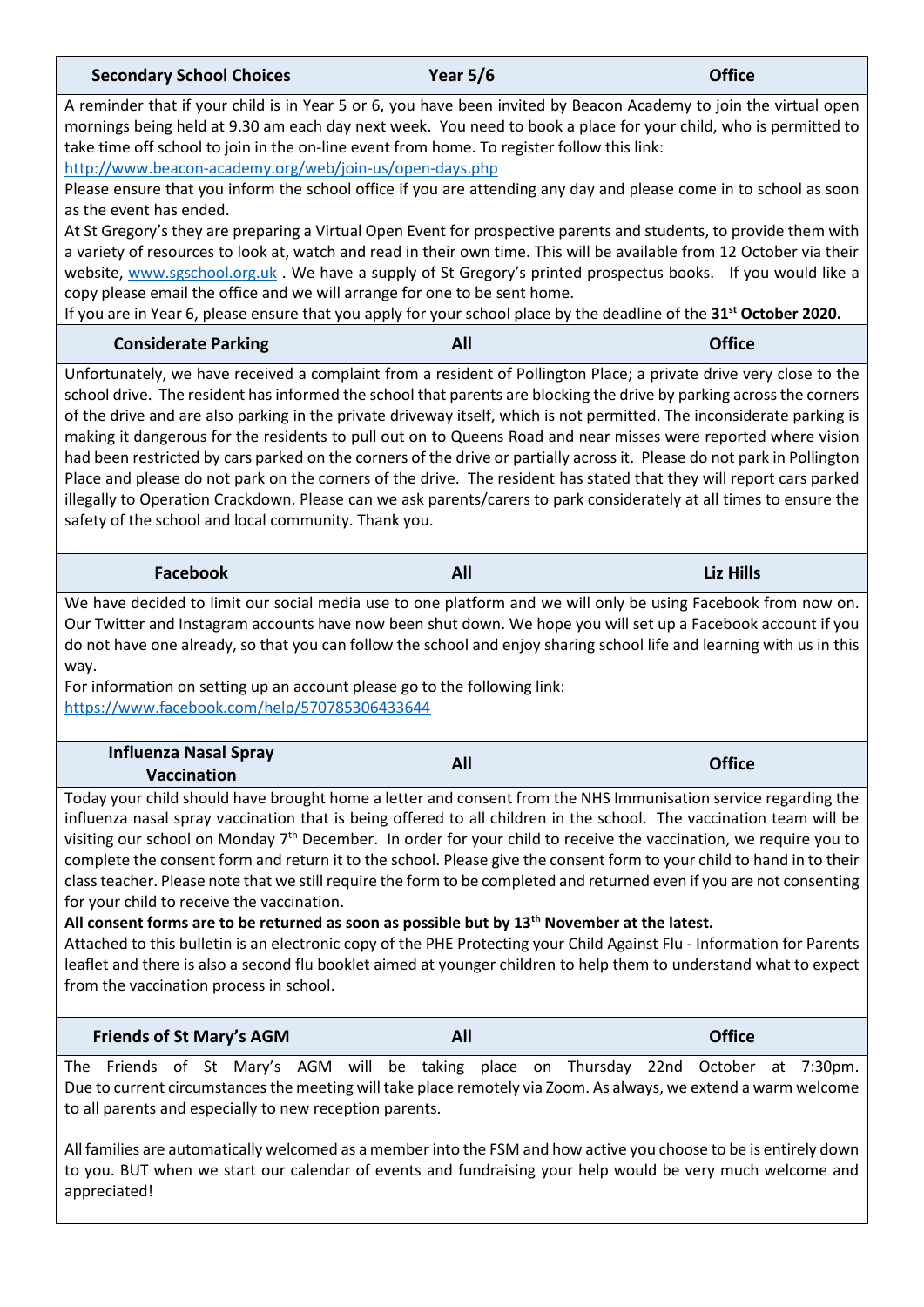Due to the COVID-19 pandemic, the FSM will not be actively running events this term. It is very important that the fundraising that we undertake is all inclusive and suitable for the St Mary's community, as well as safe at these times. I understand that it is disappointing and frustrating for everyone but it is a decision that has been taken in consultation with the Senior Leadership Team at St Mary's after a lot of careful thought and consideration. This decision will be reviewed on a regular basis. We do however hope to be able to do the Children's Christmas Cards that were so popular last year.

We can't wait to be able to start fundraising again. Some of our normal events include our Summer Fair, Easter Egg Hunt, Discos, Class Cake Sales, Craft afternoons, Movie evenings, Mother's Day and Father's Day Sales, Annual Colour Run and the Christmas Fair.

If you are interested in helping with events, please drop us an email at:

## [Friendsofstmaryscrowborough@gmail.com](mailto:Friendsofstmaryscrowborough@gmail.com)

The funds that we raise go directly into the school to support the children's education and in previous years we have raised up to £8000 which has bought lots of equipment for the school.

We ask that should you wish to attend the AGM, please could you confirm your attendance on the email above. You will then receive details of how to login to the meeting (pin code and password). You will need to have access to Zoom. Please note your telephone number may be visible on the screen whilst you attend the meeting but we are unable to amend this.

The FSM very much hope that you will be able to attend the annual AGM and an agenda will be sent out closer to the time. If you wish to raise any points at the meeting, please include them in your email so that they can be added to the agenda but please note that at this time, we will not be planning events until we know exactly what events will be possible and safe to run this year.

Kathryn Eels Chairperson

| <b>Healthy, Happy and Safe</b> | All | <b>Liz Hills</b> |
|--------------------------------|-----|------------------|
|--------------------------------|-----|------------------|

Last year we worked hard to teach the children to be healthy, happy and safe. We have continued with this work this year, with a strong focus on supporting our children to develop and improve their mental and physical health. As part of our work this week we have been reviewing the quality of children's packed lunches across the school and have been really pleased to see some children tucking into some delicious and nutritious lunches. However, we have also been concerned by the lack of fruit/vegetables and healthy savoury foods in some children's lunchboxes. It is so important that children's lunchboxes provide them with a healthy, well balanced lunch that will help fuel their bodies for the rest of their day at school, enabling them to maximise the learning opportunities on offer in the afternoons. Please can we ask that parents/carers either consider taking advantage of the well balanced school dinners on offer every day or review, with care and consideration for their child/children's health, the contents of the packed lunches they provide. For ideas and inspiration for healthy packed lunches please check out the following links:

<https://www.nhs.uk/change4life/recipes/healthier-lunchboxes> <https://www.bbcgoodfood.com/howto/guide/school-packed-lunch-inspiration>

| <b>Online Safety</b> | All | <b>Liz Hills</b> |
|----------------------|-----|------------------|
|----------------------|-----|------------------|

It has come to our attention that a number of children across the school have been accessing a song via u tube entitled 'Willy Bum Bum'. We have completed an investigation into this song, its origin and context and have been very disturbed by what we found. Please can we ask that parents/carers take some time to find out a little more themselves about the content that their children are engaging with online – what may initially appear like 'something silly' may actually be quite disturbing and certainly not content that you would wish your child/children to be exposed to. Your support in keeping your children safe online is vital.